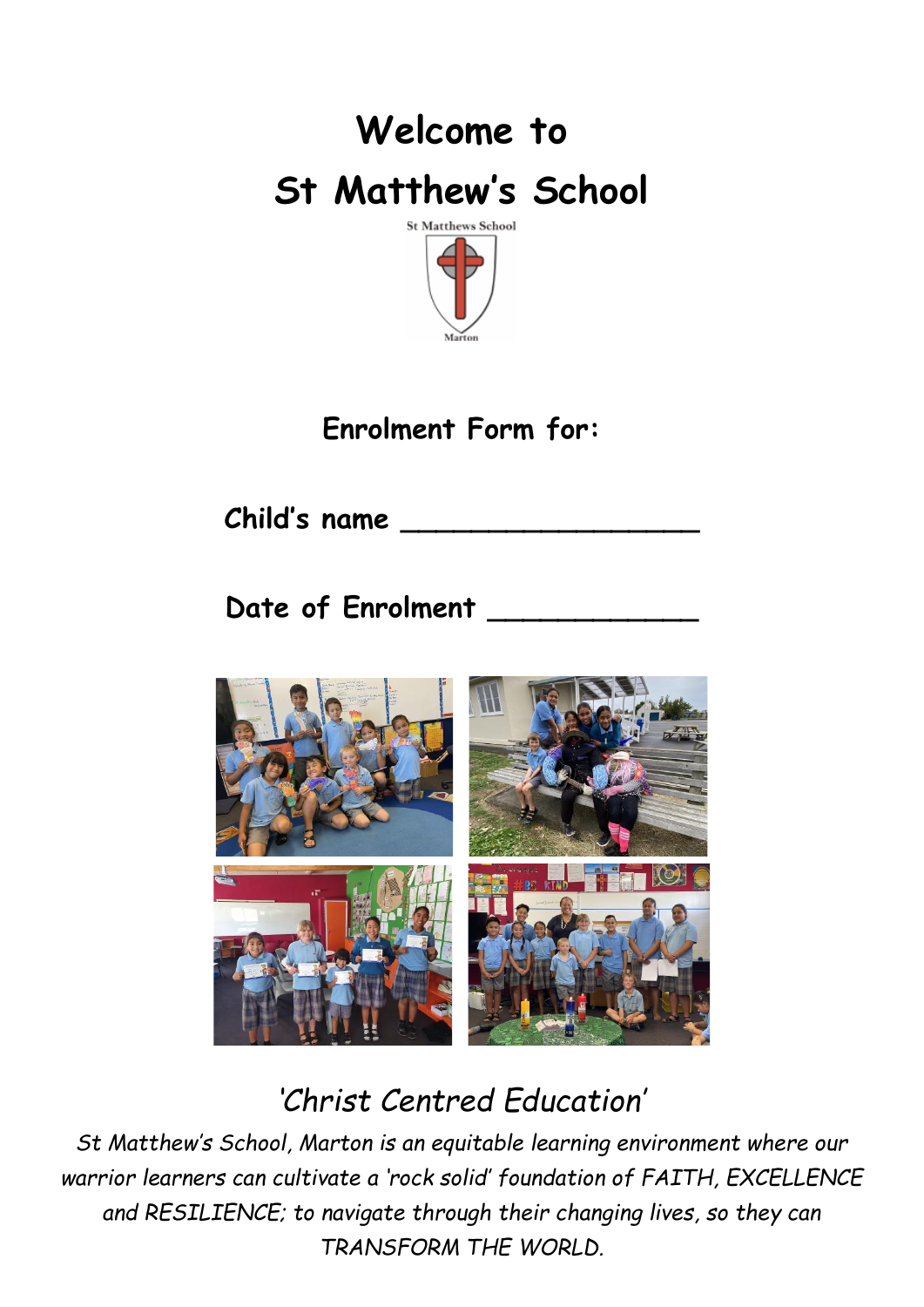| <b>St Matthews Schoo</b> |  |
|--------------------------|--|
|                          |  |



# St Matthew's School, Marton

# Enrolment form

| Child's Surname:                                                                                                                                                                                                               | Christian/First Names:                                                                                              |  |  |  |
|--------------------------------------------------------------------------------------------------------------------------------------------------------------------------------------------------------------------------------|---------------------------------------------------------------------------------------------------------------------|--|--|--|
| Home Address:                                                                                                                                                                                                                  | Date of Birth: // 20                                                                                                |  |  |  |
|                                                                                                                                                                                                                                | //                                                                                                                  |  |  |  |
| Country of Birth:                                                                                                                                                                                                              | Gender: Male / Female                                                                                               |  |  |  |
| Previous School:                                                                                                                                                                                                               | Name of Kindergarten or Daycare:                                                                                    |  |  |  |
| Gagana/Languages spoken at home:                                                                                                                                                                                               |                                                                                                                     |  |  |  |
| Ethnicity<br>$\Box$ Maori                                                                                                                                                                                                      | Immunisation (Please bring immunisation certificate)<br>Immunised / Certificate Provided<br>Not Immunised<br>$\Box$ |  |  |  |
|                                                                                                                                                                                                                                | Allergies:                                                                                                          |  |  |  |
|                                                                                                                                                                                                                                | Medication taken:                                                                                                   |  |  |  |
| NZ European<br>⊔<br>Samoan<br>⊔<br>Tongan<br>□<br><b>Burmese</b>                                                                                                                                                               | Identified Learning/Behaviour Needs:                                                                                |  |  |  |
| Fijian<br>❏<br>Tongan<br>Cook Is<br>❏<br>Tokelau<br>$\Box$                                                                                                                                                                     |                                                                                                                     |  |  |  |
| Other: will be a state of the state of the state of the state of the state of the state of the state of the state of the state of the state of the state of the state of the state of the state of the state of the state of t | Special Interests/Talents:                                                                                          |  |  |  |
|                                                                                                                                                                                                                                |                                                                                                                     |  |  |  |
| Baptised<br>$\Box$                                                                                                                                                                                                             | We would like information regarding<br>$\Box$<br>baptism.                                                           |  |  |  |
| Mother's Country of Birth:                                                                                                                                                                                                     |                                                                                                                     |  |  |  |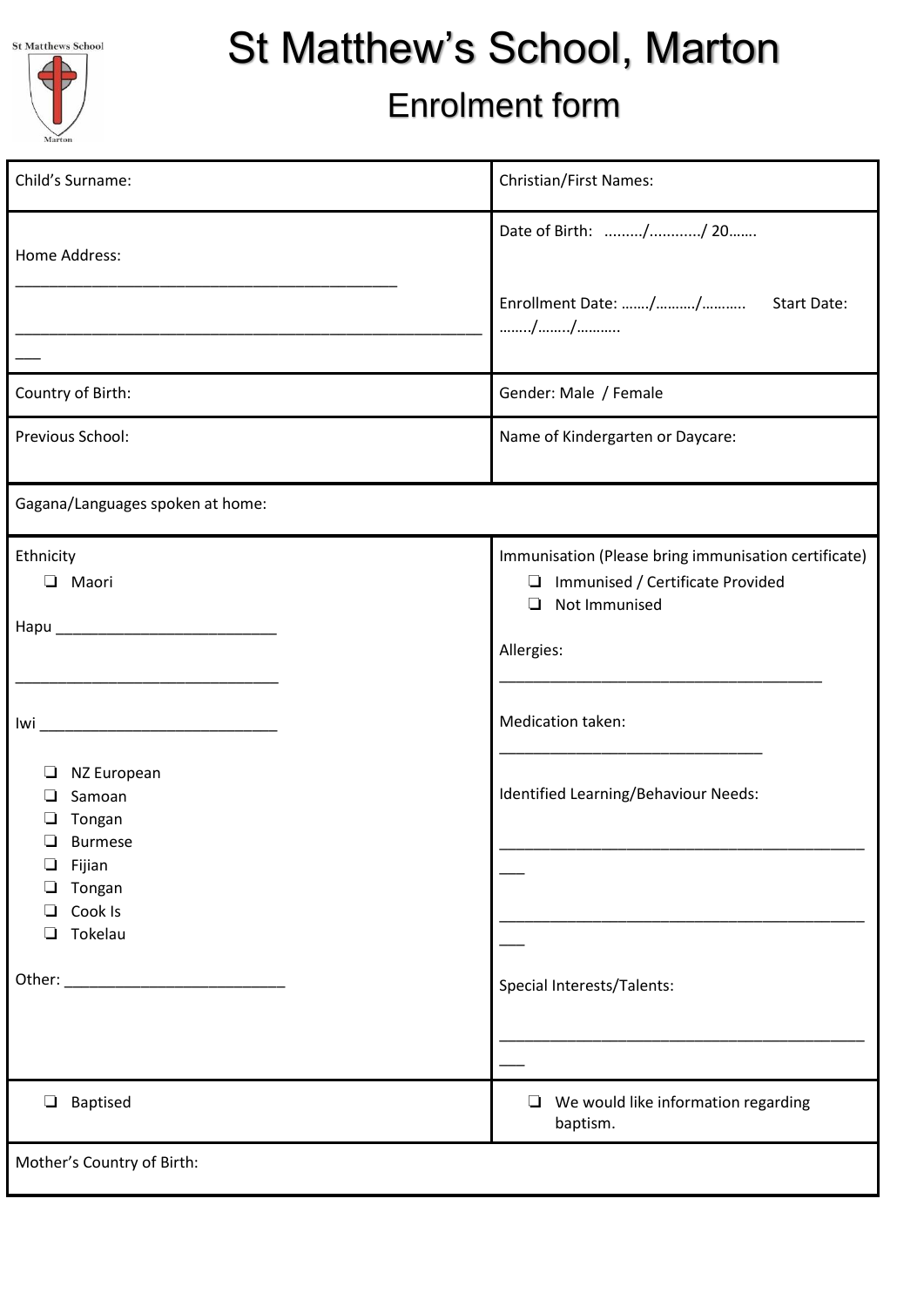| Mother / Caregiver Name:<br>$\Box$ Mother / Caregiver Catholic                                                                                                                                                                 |  | Address | Phone<br>Home:<br>Work:<br>Cell: |  |  |  |
|--------------------------------------------------------------------------------------------------------------------------------------------------------------------------------------------------------------------------------|--|---------|----------------------------------|--|--|--|
| Father's Country of Birth:                                                                                                                                                                                                     |  |         |                                  |  |  |  |
| Father / Caregiver Name:<br>$\Box$ Father / Caregiver Catholic                                                                                                                                                                 |  | Address | Phone<br>Home:<br>Work:<br>Cell: |  |  |  |
| In an emergency Parents will be contacted first.<br>If parents are unavailable please name emergency contacts.                                                                                                                 |  |         |                                  |  |  |  |
| Relationship to child: Network and Child and Child and Child and Child and Child and Child and Child and Child and Child and Child and Child and Child and Child and Child and Child and Child and Child and Child and Child a |  |         |                                  |  |  |  |
|                                                                                                                                                                                                                                |  |         |                                  |  |  |  |
| Please list any siblings who will enrol at Saint Matthew's and birth dates.                                                                                                                                                    |  |         |                                  |  |  |  |
|                                                                                                                                                                                                                                |  |         |                                  |  |  |  |
|                                                                                                                                                                                                                                |  |         |                                  |  |  |  |
| Please list the ways you are able to help at St Matthew's:                                                                                                                                                                     |  |         |                                  |  |  |  |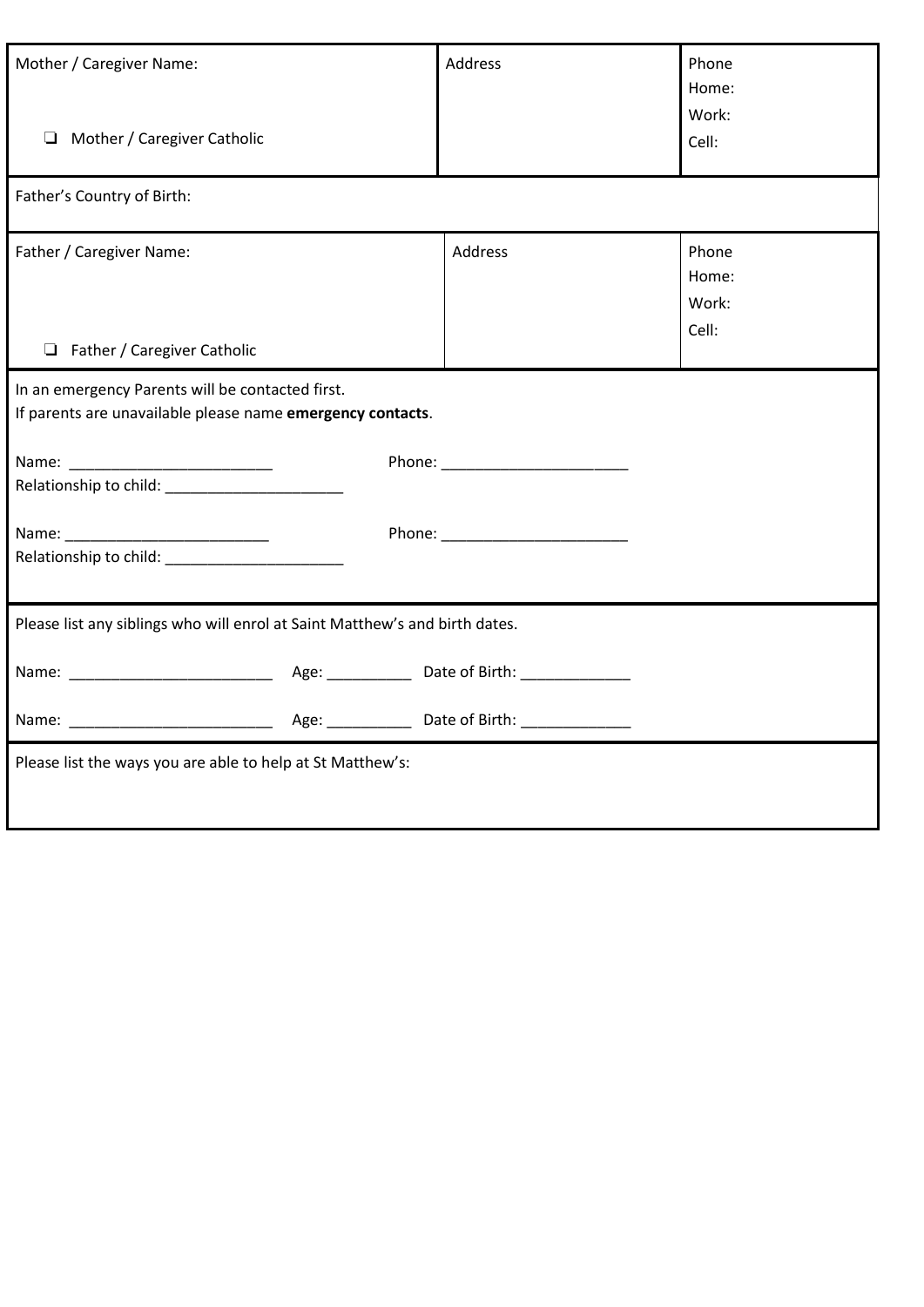#### **St Matthew's School Parents / Caregivers Agreement**

St Matthew's School is Catholic and ensures the teachings of Jesus Christ.

#### **Religious Education Programme**

As a condition of enrolment and attendance, your child will be expected to participate in the school programme that gives St Matthew's School it's Special Character.

By signing this agreement you agree that your child/children will:

- Participate fully in the Religious Education Programme which is Catholic in Character
- Follow school quidelines
- Do his/her best to understand and show the Mercy/Gospel values
- Pay Attendance Dues to the Diocese of Palmerston North
- Notify the school if there are any changes in contact details
- Support school policies as authorised by the Board of Trustees

#### **Attendance Dues**

Attendance dues are a charge made by the proprietors (owners) of Catholic schools as a condition of enrolment and attendance of students at the schools in our Diocese. Parents or other persons accepting responsibility for the education of your child/children, having signed attendance dues agreement forms, have a legal obligation to pay attendance dues.

The bulk of your Attendance Dues services and pays off these loans for new or upgraded buildings. The balance of your Attendance Dues is used to pay insurance, and to cover collection costs and some building-related costs.

Attendance Dues are currently \$447 and are payable to the Bishop of Palmerston North.

#### Disclosure:

The undersigned acknowledges that information about the child which is related to the functions of the Proprietor of the school may be disclosed to the Proprietor of the Proprietor's agents.

| Sig<br>ane.d: | --<br>---- |  |
|---------------|------------|--|
|               |            |  |

------------------------------------------------------------------------------------------------------

OFFICE USE: I have sighted evidence that The Proprietor of St Matthew's has stated that the named child in this enrolment form shall be entitled to preference of enrolment.